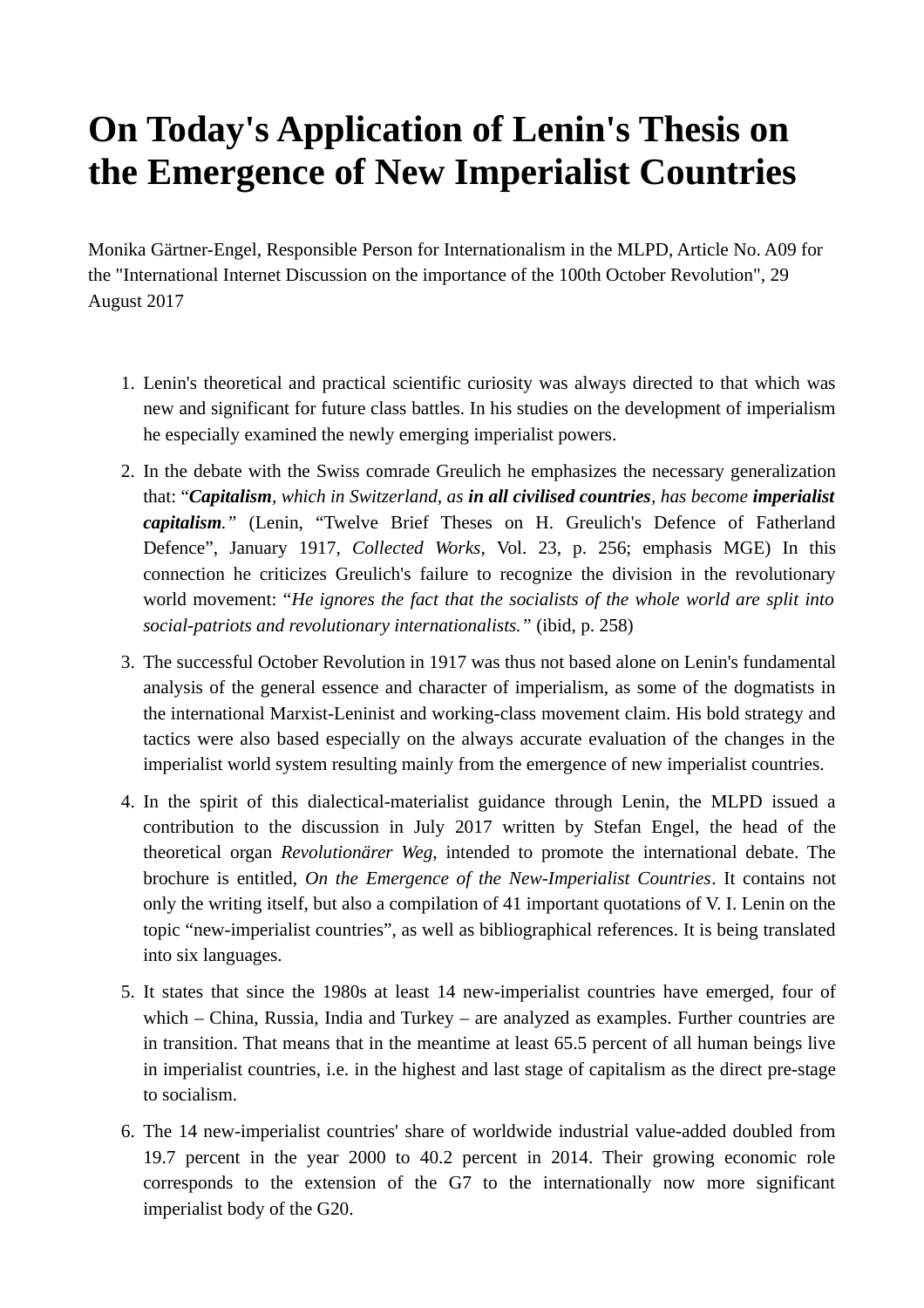- 7. With this development of imperialist bipolarity to a pronounced multipolarity, the imperialist system is not growing stronger. Instead, its previous structure is dramatically being called into question; its instability is increasing and imperialism's general proneness to crisis is deepening.
- 8. This multipolar imperialist world is no monolithic block. It is rather composed of imperialist groups of varying quality with regard to the economic, political and military potential of the respective countries. The USA remains the sole superpower and the main threat to world peace.
- 9. The main economic starting point for the development of a whole range of new-imperialist countries is the emergence of domestic monopolies in neocolonially dependent countries, especially in connection with the reorganization of international production since the 1990s. The politics of neoliberalism, especially the privatization of formerly state-owned enterprises, subjugated the countries to the rule of solely-ruling international finance capital on the one hand, but at the same time also promoted the formation of domestic monopolies. In 1969 there were 7,300 international monopolies with 27,300 subsidiaries. Today 114,000 international monopolies with about 900,000 subsidiaries, and of these monopolies about 500 international supermonopolies as the leading strata of solely ruling international finance capital, shape the face of the world economy.
- 10.The law-based striving of monopolies to expand can only lead to an imperialist power in connection with state-monopoly structures. The prerequisites for this were especially given in countries which were dominated by bureaucratic-capitalist structures or military governments.
- 11.The special feature of these state-monopoly structures in the former neocolonially dependent countries is the subjugation of the state to the interests of domestic monopolies as well as to those of international finance capital. The IMF, World Bank and WTO became transnational imperialist actors in this process.
- 12.During the world economic and financial crisis of 2008–2014, as part of their crisis management the international supermonopolies exported their chronically over-accumulated masses of capital outside of the old imperialist metropolises, because it could no longer be invested in their own countries with maximum profits. That became a motor for the further emergence and rapid development of new-imperialist countries. From 2007 to 2014 the newimperialist countries' share of worldwide capital export tripled from 10.2 percent to 30.9 percent.
- 13.On the basis of the intensified competition for markets and spheres of influence the imperialist governments of the new-imperialist countries politically have carried out a further shift to the right, advanced the fascization of the state apparatuses and promoted nationalist and reactionary currents. The increased search for a societal alternative, a beginning progressive change of mood in the working class and among the broad masses of people, the struggles of the international industrial proletariat, mass struggles for freedom and democracy are being brutally suppressed. At the spearhead are the election and taking of office of Donald Trump in the USA.